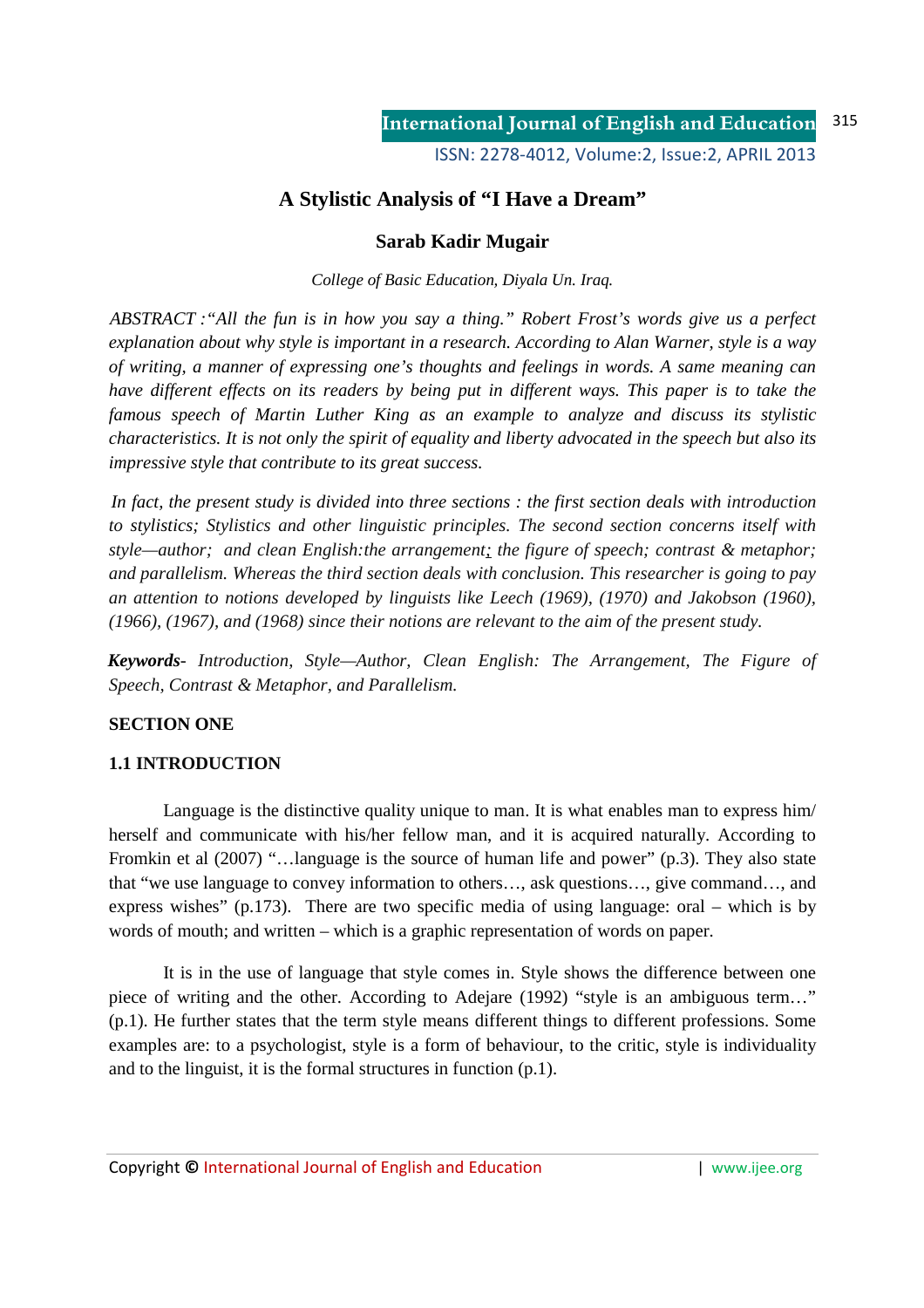#### **International Journal of English and Education** ISSN: 2278-4012, Volume:2, Issue:2, APRIL 2013 316

 Stylistics is the study of oral and written texts. It is the description of the linguistic characteristics (which means features of linguistics) of all situationally restricted uses of language. Linguistics is the scientific study of language or of a particular language. Linguistics is scientific because it applies the method of objective observation, collection, classification and application of facts to the study of language.

Stylistics focuses on texts and gives much attention to the devices, parts of speech and figures of speech. It goes further to look into the effects of the use of the devices on the reader.

Talking about the scope of stylistics, Onwukwe Ekwutosi gave four distinctive types of stylistics and they are:

- 1. General stylistics
- 2. Literary stylistics
- 3. Stylo-stylistics
- 4. Phono-stylistics

General stylistics deals with the non-dialectical varieties found within a language. In other words, it deals with situational or contextual use of language, that is, variation according to use. It also includes variation of language according to field of discourse, variation according to mode of discourse and finally, variation according to style of discourse.

Literary stylistics deals with language use in literature, that is, variations, characteristics of individual writer that made mark in literature. Often, we hear people talk about the style of Shakespeare, Milton, Achebe or Soyinka.

And also, stylo-stylistics deals with the qualification of stylistic pattern. It studies the statistical structure of literary texts often using computers. Finally, phono-stylistics is the study of expression of aesthetic function of sound.

Stylistic features can be described as features that produce style. They include linguistic features such as diction(writer's choice of words, such as clichés, archaism, polysyllabic, monosyllabic), sentence structure such as loose and period sentences, parallelism, parenthetical expressions and passive expressions. Other features are cohesion, coherence, use of punctuation marks and figures of speech such as metaphor, simile, hyperbole, metonymy and personification, slang, colloquialism and connotation.

**Diction:** By diction, the reader looks at the simplicity or the difficulty of words chosen by the writer to express himself.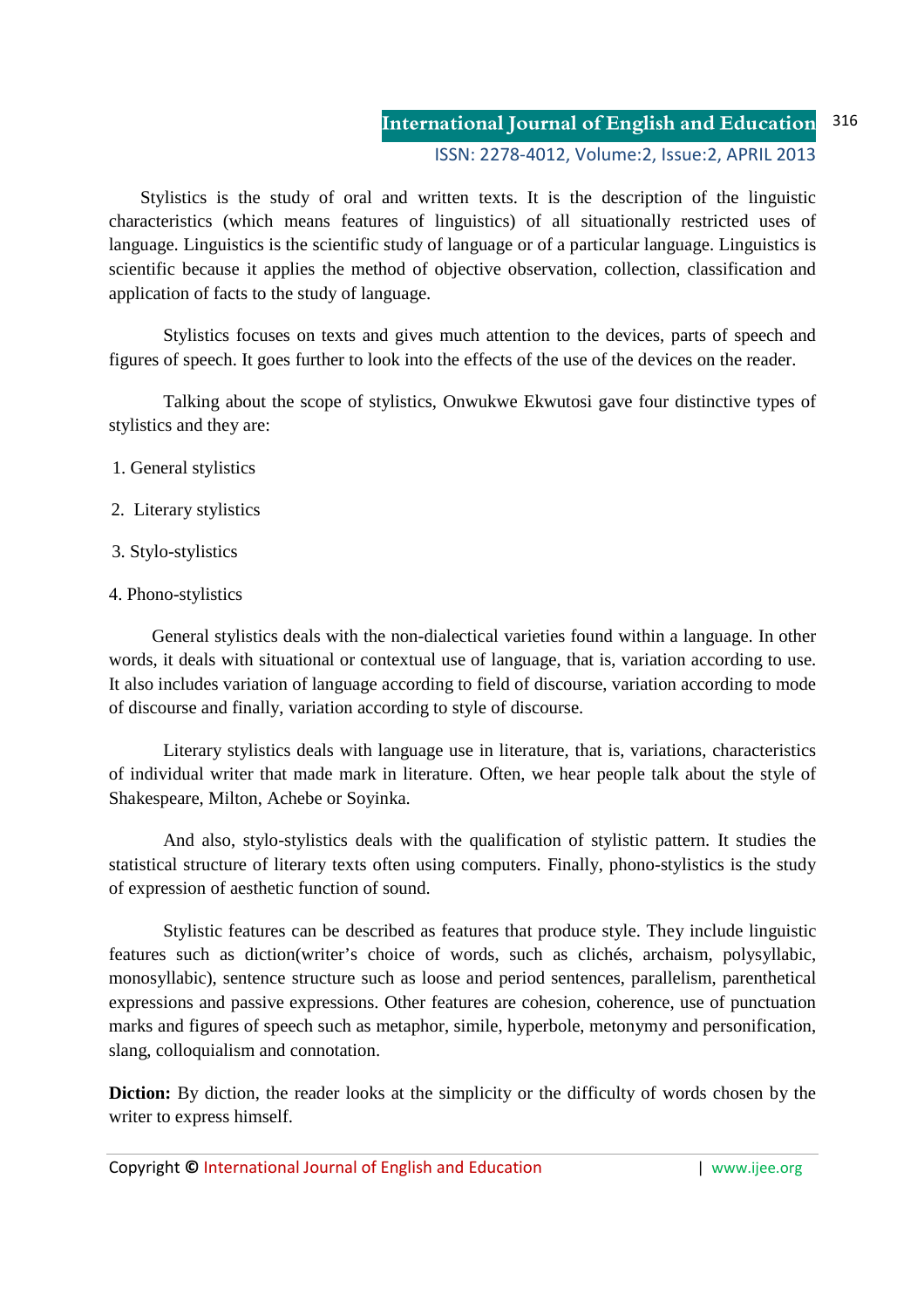#### **International Journal of English and Education** ISSN: 2278-4012, Volume:2, Issue:2, APRIL 2013 317

**Sentence:** It is made up of words that express a complete thought. It is the basic unit of thought in any communication. Both oral and written languages are made up of sentences. There are two main kind of sentences; loose and periodic sentences.

**Loose sentence:** It is the kind of sentence that states the main point at the beginning. Even when the statement is grammatically complete, one or more explanatory clauses or phrases come after it.

**Periodic sentence:** This kind of sentence keeps the main point for the end. The sentence is not grammatically complete until the end of the sentence.

**Parallelism:** It is the use of pattern repetition in a literary text for a particular stylistic effect.

**Parenthetical expression:** It is used to give more information and also as an after thought in a statement.

**Passive expression:** This is the use of words in the past tense to show the time of action.

**Cohesion:** It is a linguistic phenomenon which explains the way discourse is structured or organized with regard to message. It is a binding force that ties together stretches of utterances.

**Coherence:** This is the arrangement of sentence in a logical order.

**Punctuation marks:** Are signs in writing to divide sentences and phrases and to make meanings clear.

**Figure of speech:** A figure of speech is an expression used figuratively rather than literary. It gives a deeper meaning to word. Some examples are:

**Metaphor:** Is a comparison between two dissimilar things which have something in common.

**Simile:** It is a clear comparison between two dissimilar things. These two unlike items however share something in common. It is this common characteristic that is emphasized by the use of like or <u>as</u> ... as.

**Hyperbole:** It is an overstatement where the speaker exaggerates what he is saying out of proportion.

**Metonymy:** This is using a word for something to refer to another with which it has become closely associated.

**Personification:** It is giving human quality to an inanimate object.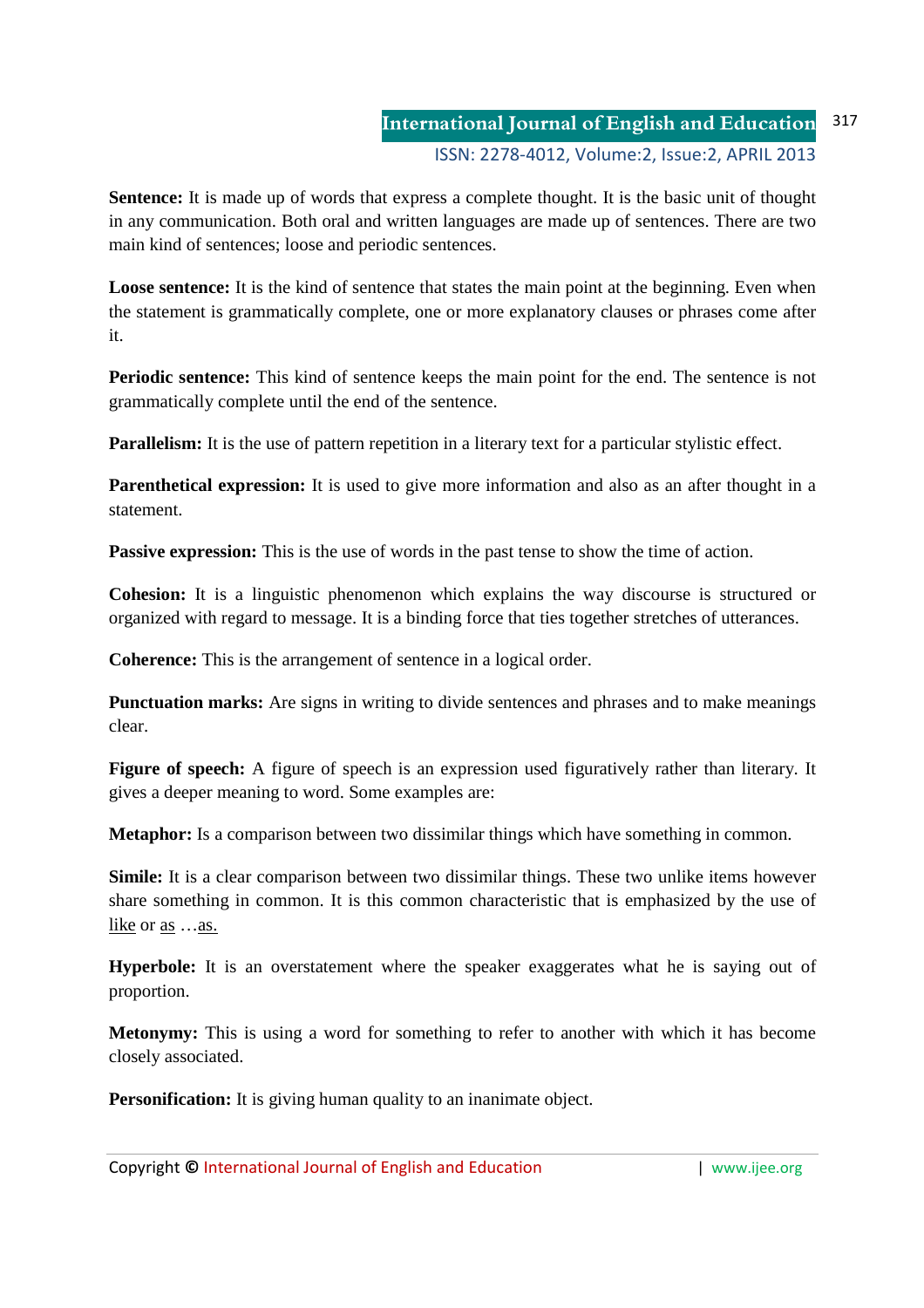**Slang:** Very informal words and expressions that are more common in spoken language, especially used by a particular group of people.

**Colloquialism:** A word or phrase that is used in conversation but not in formal speech in writing.

**Connotation:** It is the additional meaning the word gains because of the different environment in which a word has been used in the past.

**Archaism:** This is the use of old and middle English words which are no longer in general usage today.Some examples are, "thereto", "thou".

**Clichés:** They are phrases or ideas that have been used so often that it no longer has much meaning and is not interesting.

 A way of stylistic analysis is taking a text and analyzing it at the various levels of linguistic organization – phonological, morphological, syntactic, and semantic levels. It is the identification of patterns of usage in speech and writing. It is usually made for the purpose of commenting on quality and meaning in a text.

## **SECTION TWO**

## **2.1 STYLE—AUTHOR**

Brooks and Warren (1952) in an excellent book, *Fundamental of Good Writing*, have compared style to the grain in wood. " The style of a work is not a sort of veneer glued over the outside. On the contrary, it is like the pattern of the grain in a piece of wood." It is a pattern that goes all the way through: a manifestation of the growth and development of the stricture of the tree itself. As a man thinks and feels, so will he write. If his thoughts are muddled, his style will be muddled. If his thoughts are clear and sharp, his writing will be clear and sharp. "A man's style," wrote Emerson, "is his mind's voice." And he added: " Wooden minds, wooden voices." Since style is something ingrained in writing and not stuck on top like a veneer, it follows that a man's way of wring will be an expression of his personality and his way of looking at life.

Martin Luther King, the follower of the nonviolent principles of Mahatma Grandhi, conveyed his belief to the audience through the whole speech. All he said about the poor living conditions of Negro and the discrimination against the black people was nothing but fact. That is, he didn't say anything exaggerative or sensational to turn the listeners into riot. On the contrary, he stated clearly that they should " struggle on the high plane of dignity and discipline" instead of "degenerating into physical violence." In addition, the author was also a supporter of eliminating the racial discrimination in society. In the speech, he formed a beautiful blue print of white and black people living equally and happily together.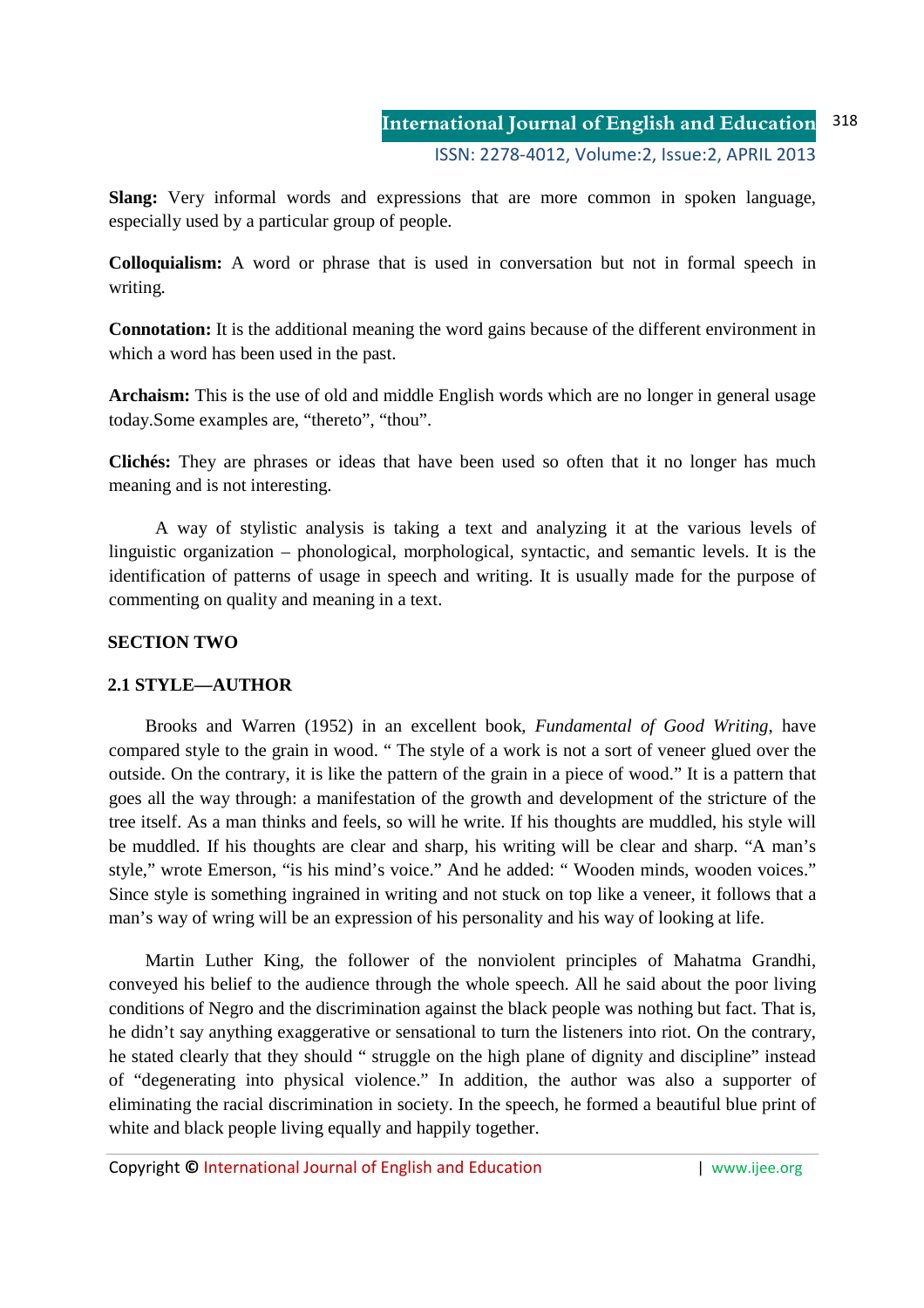I 'd like to use the sentence given by Buffon, a French writer and naturalist of  $18<sup>th</sup>$  century to sum up my idea: " Le style, c'est l'homme meme." (Style, it is the man himself.)

## **2.2 CLEAN ENGLISH**

In another sense, the word "style" is often used to mean good, clean English. Raymond Chapman (1998) , the author of *A Short Way to Better English*, states: " Bad writing is caused not so much by mistakes in grammar as by weakness in style." Weakness in style here means clumsiness of expression, lack of precision and accuracy, obscurity and ambiguity, and anything that hinders the writer from conveying his meaning clearly and vividly to the reader. In my opinion, the best way of describing English that is clear and vigorous, free from verbiage and affectations, and doing its job of conveying meaning cleanly to the readers. The following paragraphs will discuss the point of "clean English" from 4 aspects.

## **2.2.1 THE ARRANGEMENT**

This speech aims to call the attention of the whole society to the poor condition the blacks and the Negro were still in and highlight the urgent need to change it. The author didn't state it immediately at the beginning of his speech. Instead, he started by mentioning the history. In this way, the author convinced his listeners that they had the right and obligation to make equality come true in the society because it was handed down from their ancestors. The author then brought out the discrimination and segregation black people were suffering in reality and further demonstrated the black people's firm determination to overthrow the present world. If the author had kept on in this direction, the audience, especially those who had been long oppressed, would have raised a riot since the speech was emotion-stirring and to-the-bottom-of –the-heart. At this very moment, the author shifted from " sensitivity" to "sense". He made it very clear that nonviolent resistance was the best and only means for them to achieve their aim. They should "forever conduct the struggle on the high plan of dignity and discipline." In the last part, he formed the blueprint of a peaceful happy world in which life and opportunity are equal to every person. He then again called for the audience to fight for the wonderful bright future life.

The arrangement of the whole speech is full of logical thinking. The author led the audience into his mind step by step. He finally succeeded in persuading them to be on his side and march ahead with him hand in hand.

## **2.2.2 THE FIGURE OF SPEECH**

One of the main rhetoric means in the speech is metaphor. It is the author's appropriate use of metaphor that makes abstract things concrete and sharps the audience's mind. In short, it just hits the nail on the head.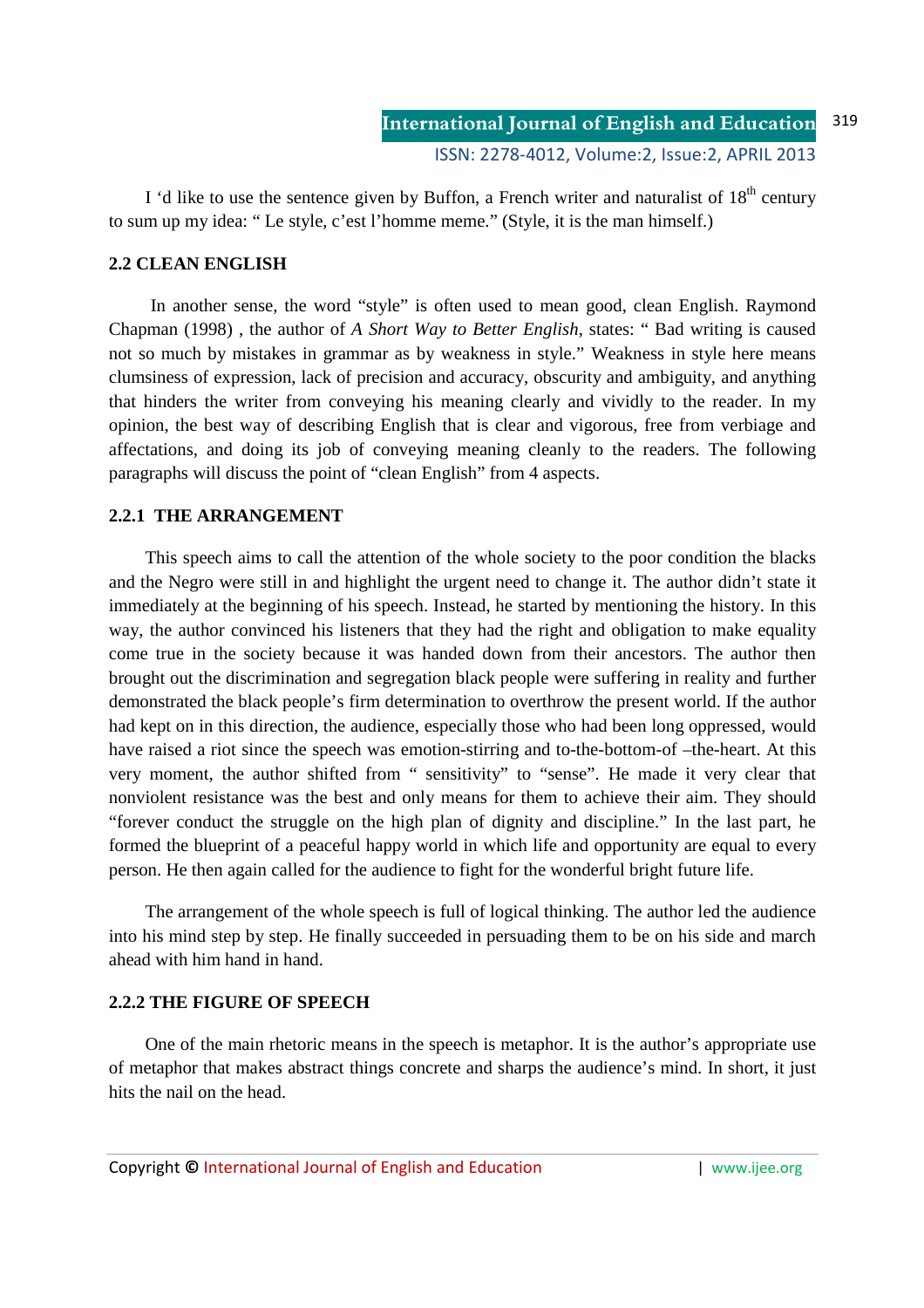Example 1: the black people: creditor

: the government: debtor

The author compared the relationship between black people and the government to that of a creditor and a debtor. In this way, the author dramatized the fact that the black people had contributed a lot to the construction and prosperity of the society and it was time for them to be paid and get what they deserved because the black people had provided their service in advance. What's more, the government had promised to improve the living conditions and eliminate discrimination in the society where colored people were concerned. It was their obligation to bring out equality in the true sense of the word.

Example 2: the urgent need for freedom: thirst for water

As is known to all that any being will surely die without water. In the author's mind, freedom and justice was as important as water to him. Life would be meaningless and also impossible without them. The black people's act of fighting for a better life and freedom was driven by their instincts. Freedom and justice are fundamental to a person's life.

Except for the above, the author also described the persecution and police brutality as storms and winds, implying that though they seemed powerful, they would surely pass by and be replaced by a sunny day; the injustice which the Negro slaves were treated with as flames, reminding the audience of the unimaginable, horrible sufferings the Negro slaves went through; segregation and discrimination as manacles and chains, highlighting the fact that the black were crippled both physically and mentally.

## **2.2.3 CONTRAST & METAPHOR**

Example 1: The rest of the American society is "a vast ocean of material prosperity" while "the Negro live on a lonely island." I like this sentence very much because it gives us the sense that the Negro, the blacks were completely isolated. Island and ocean are two quite different things. The space of the ocean is much larger than that of the island. People on the oceans can "swim" freely and enjoy abundant resources while the island's inhabitants are restricted within it, a solid earth. It can be inferred from here that the whites lived a much better life than the blacks and they all enjoyed the social welfare while the blacks were totally neglected.

Example 2: the quicksand of racial injustice V.S the solid rock of brotherhood

This use of contrast and metaphor conveys the meaning that racial injustice was just like quicksand----it was weak and bound to vanish. The brotherhood was like the solid rock----it would stand firmly and last forever.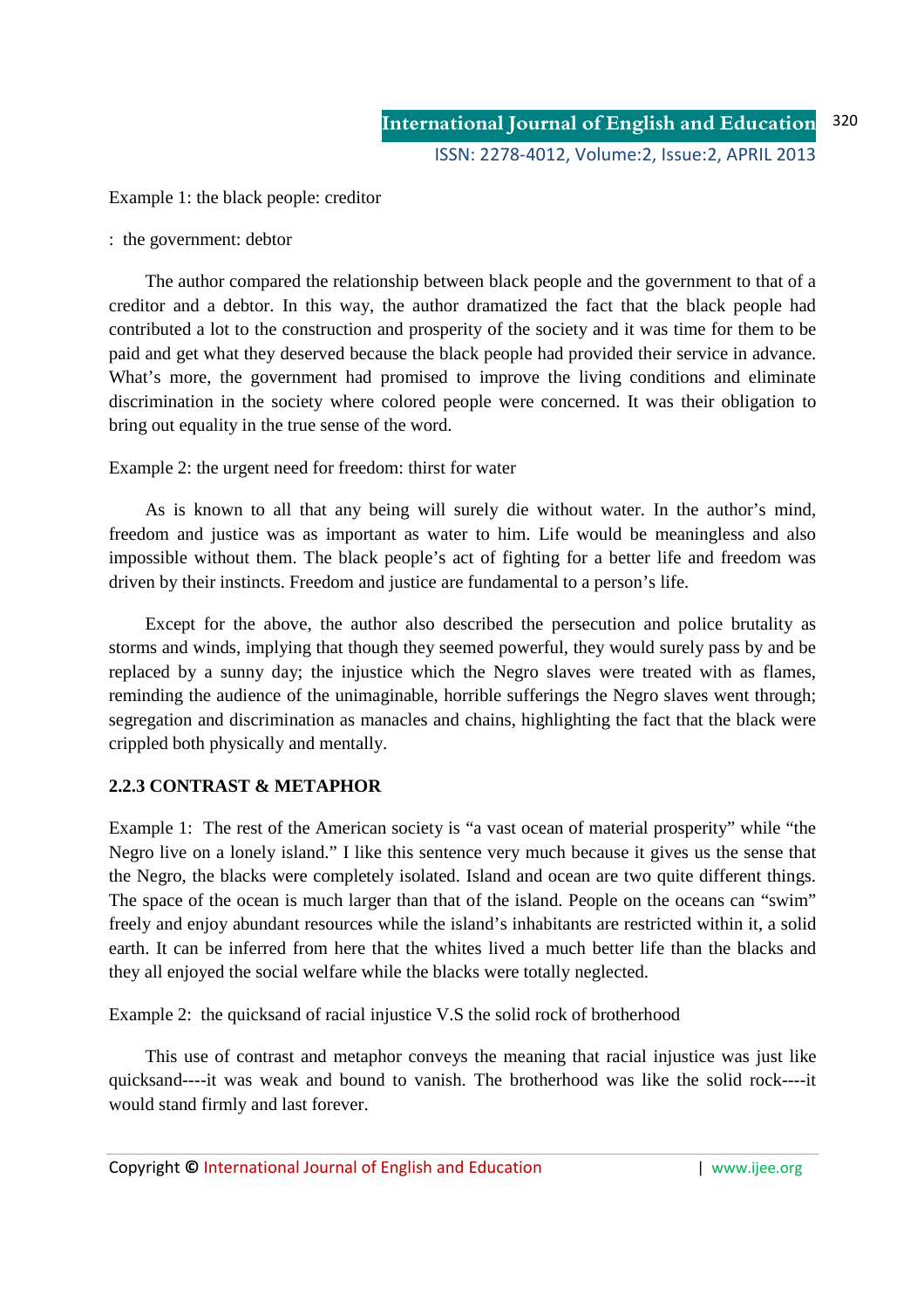#### **2.2.4 PARALLELISM**

It's a common practice to use the method of parallelism in speeches on the grounds that it can easily catch the attention of the listeners, arouse their awareness, and make them join hand in hand with the speech. This speech is no exception.

Example: "Now is the time to make real the promises of Democracy.

Now is the time to rise from the dark and desolate valley of segregation to the sunlit path of racial justice. Now is the time to open the doors of opportunity to all of God's children. Now is the time to lift our nation from the quicksand of racial injustice to the solid rock of brotherhood."

The four sentences together start with the same phrase "Now is the time…" to make the listeners realize the urgent need to change the reality. The listeners have the sense of being driven to the edge by a kind of growing power----they must take action at once!

#### **SECTION THREE**

#### **3.1 CONCLUSION**

In conclusion, the stylistic characteristics of an research can reveal to readers some information about the author. What's more, a research can impress its readers by its good, clean English. Since "style" is the way of using language to express one's thoughts and feelings, the most suitable pre-modifier to it is "appropriate" or "inappropriate" rather than "good", "bad", "strong" or "weak".

In some sense, style is a person, or everyone has his style. There is no person who has no style in the world. That is why our study of one's style starts with the choice of words, namely lexical level, and then turns to the choice of sentence structure, namely syntactic level, before discussing the use of figure of speech, namely semantic level. Besides, what is most likely to be neglected is the use of sound patterns, namely phonological level.

#### **REFERENCES**

Adejare, O.(1992) *Language and Style in Soyinka: A systematic Text and Linguistic Study of Literary Dialect*. Ibadan: Heinemann Educational Books.

 Brooks, C. and Warren, R. P. (1952) *Fundamental of Good Writing.* London: Oxford University Press.

Chapman, R. (1998) *A Short Way to Better English.* London: Longman.